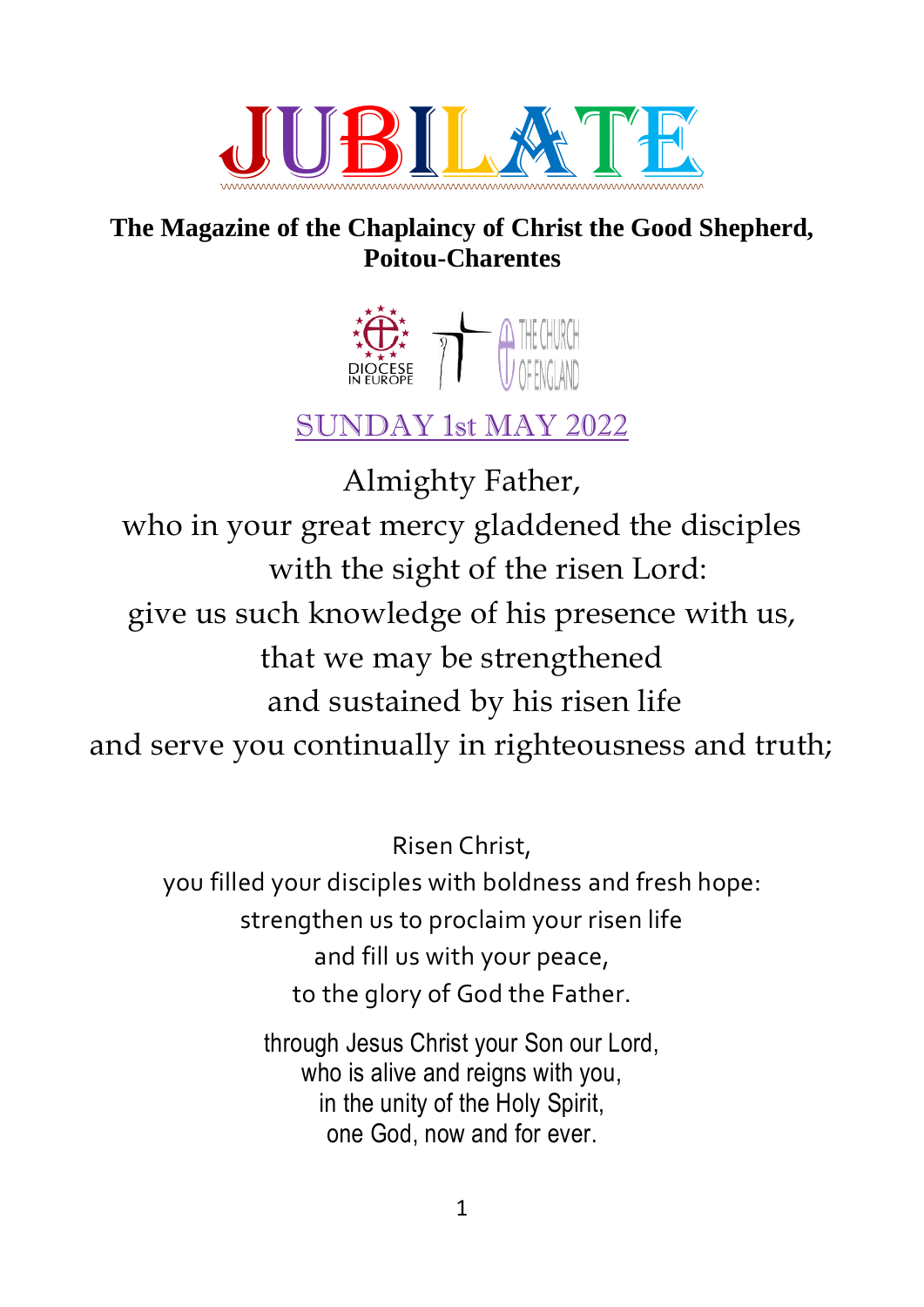# WE WELCOME:



the Right Reverend Robert Innes, Bishop of Gibraltar in Europe



the Venerable Peter Hooper Reverend Tony Lomas,



Archdeacon of France Chaplain of Aquitaine and Area Dean

to the dedication of the Church of Christ, the Good Shepherd in Chef Boutonne.

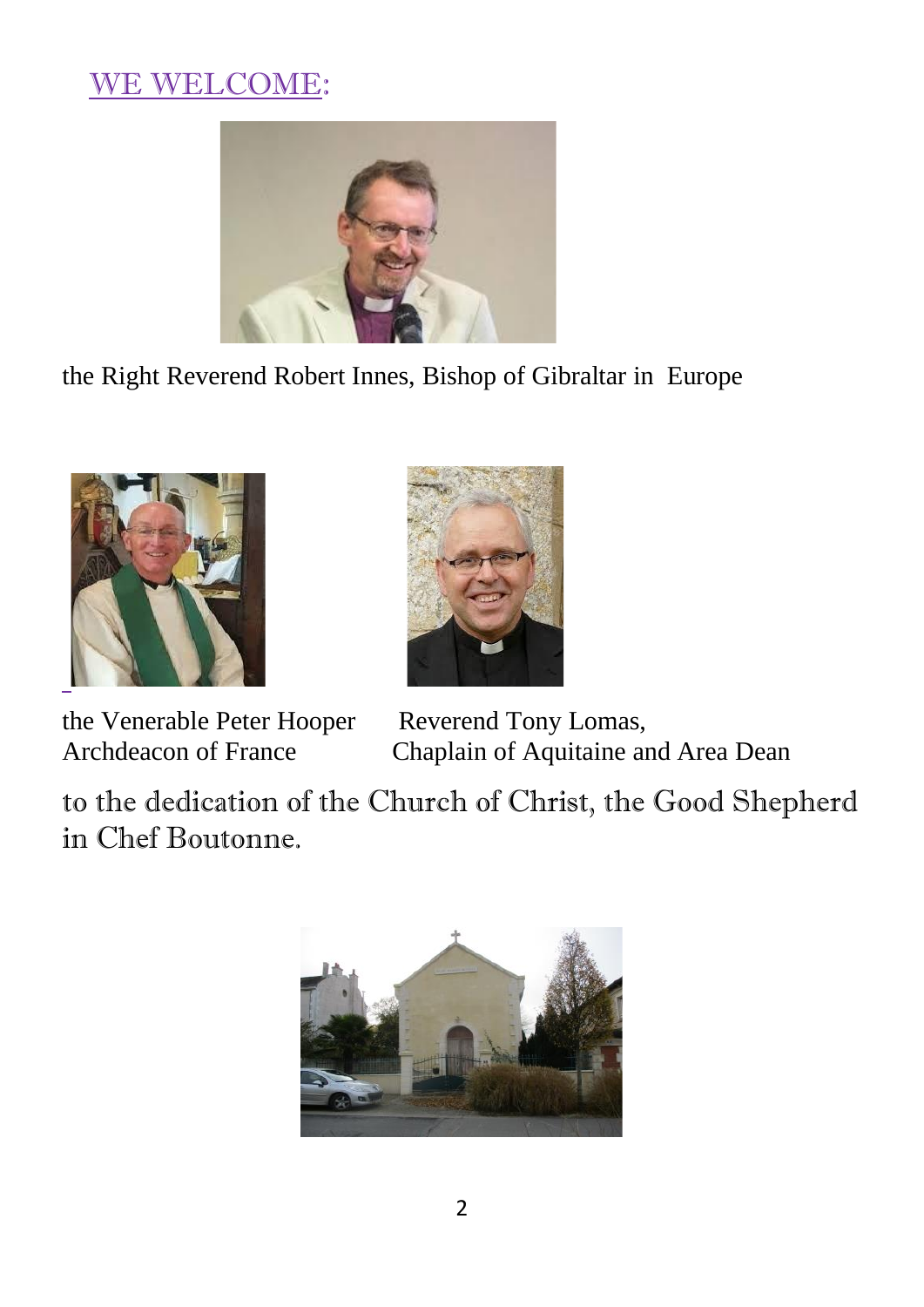## **Lectionary Bible Readings for The Third Sunday of the Easter Season**

**Zephaniah chapter 3 verses 14 to 20** God takes delight in his people

**The Acts of the Apostles chapter 9 verses 1 to 20** The conversion of Saul (aka Saint Paul)

**Psalm 30 verses 1 - 12**  For the dedication of the temple.

**Revelation chapter 5 verses 11 to 14** Worthy is the Lamb

## **St John's Gospel chapter 21 verses 1 - 19**

The risen Jesus eats with His disciples and re-instates Simon Peter to whom He gives the commission "*Feed my sheep".*

+ + + + + + + + + + + + + + + + + + + + + + +

## Chaplaincy Worship Today

At 10.30. Informal Morning Worship in the Church Rooms in Champagne Mouton

At 18.30 The dedication of the Church of Christ, the Good Shepherd in Chef Boutonne

## NEXT SUNDAY (8th May)

**10.30h** in the Temple Protestant, **Cognac** - a service of Holy Communion

**11.00h** in the Church of Christ the Good Shepherd, **Chef Boutonne**

- a service of Morning Worship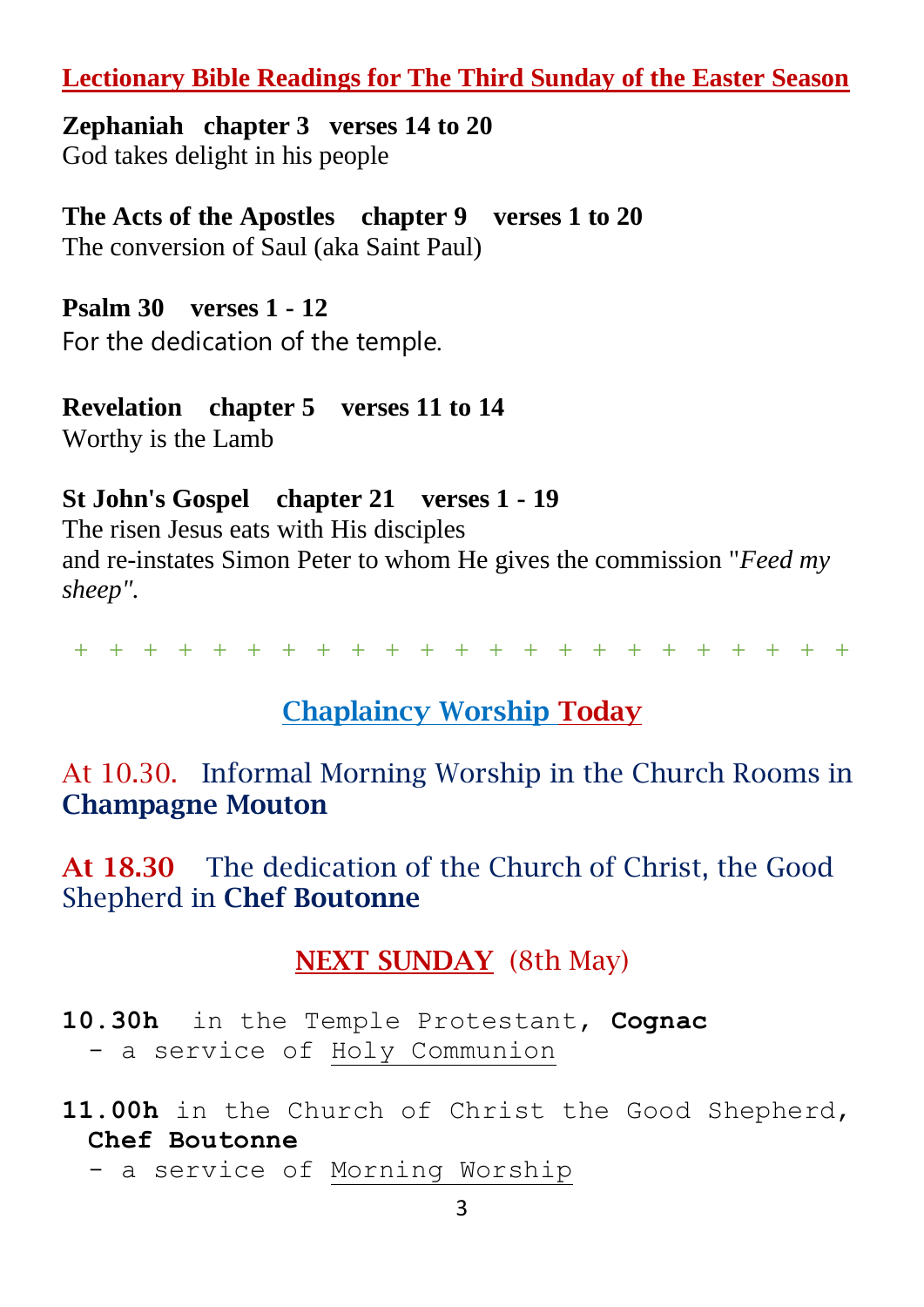# GIVING





## ANOTHER REMINDER TO YOU ……..

………. that EVERY TIME you com[e to](https://creativecommons.org/licenses/by/3.0/) church:

*Please* **……..** remember to bring a **gift** to help people who are disadvantaged at this time - the homeless, refugees, very-low-income families etc;

BRING: tins of food, toiletries, medical supplies, blankets, clothing - all can be used.

Gifts of **money** (for charity) should be in cheques payable to **CATCH**, and placed in the offertory basket in an envelope, marked with the name of the charity **Those present at the Chaplaincy Annual Meeting on Zoom last Tuesday voted that Médecins Sans Frontières should be our principal charity this year.**

Gifts of money for the Chaplaincy (if paying by cheque) should be payable to the Chaplaincy of the Good Shepherd, Poitou-Charentes, also placed in an envelope, marked Chaplaincy, and placed in the Offering.

Remember the words the Lord Jesus himself said:

'**It is more blessed to give than to receive**. '" (Acts 20:35)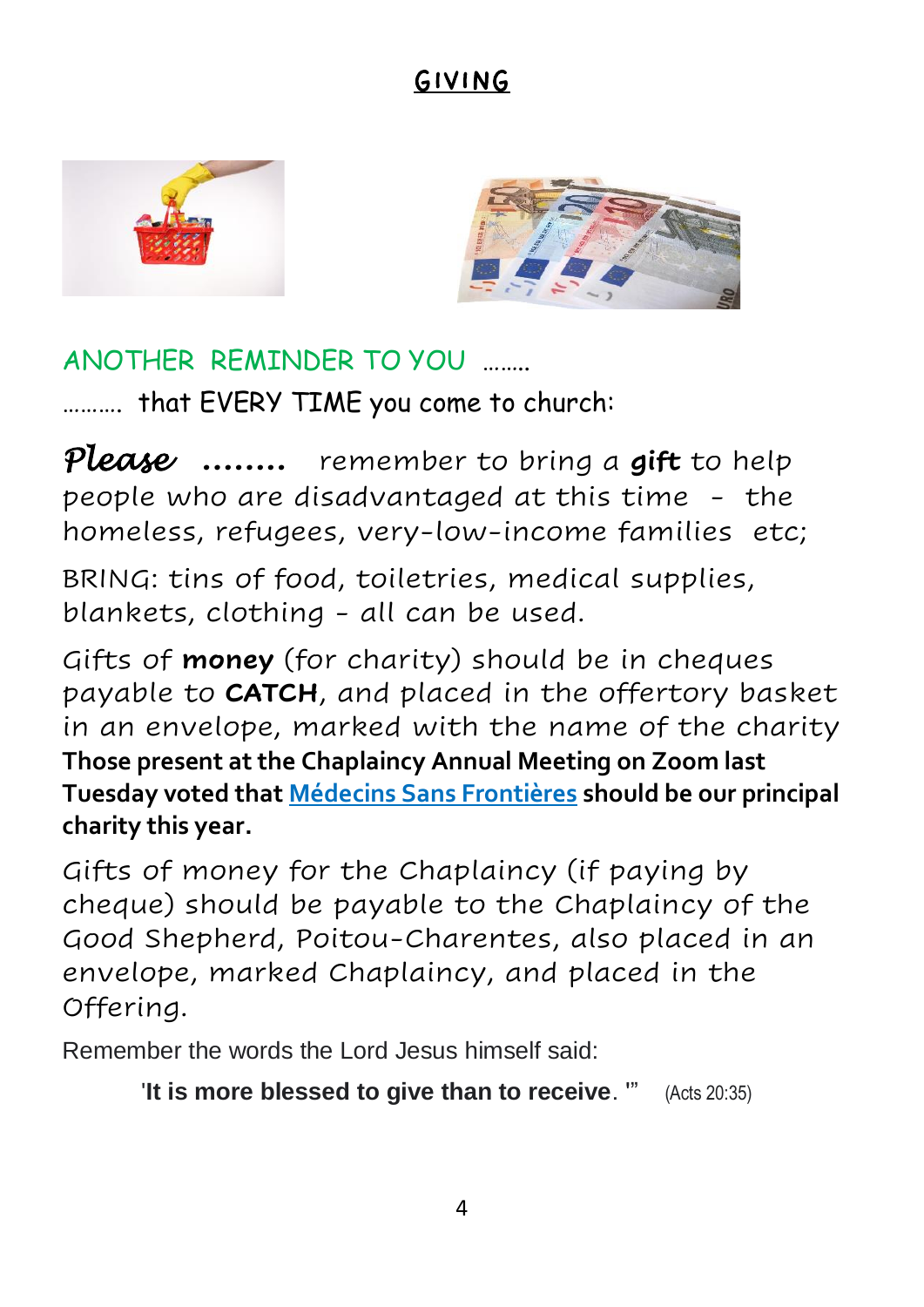#### CONTINUING OUR SERIES ……..



He suffered under Pontius Pilate, was crucified, dead and buried;

These statements can hardly be called 'beliefs' - they are attested, historical facts. It seems strange that the only person, apart from our Lord Himself, to be mentioned in the Creed is Pontius Pilate. What this does, of course, is to put the crucifixion firmly placed in history. Pilate was Procurator of Judaea, responsible for the financial administration of the small but volatile country. He would have been a soldier and have at least some knowledge of Roman law. It is clear from the Gospels that Pilate knew that Jesus was innocent; he sought to release Him. He took the unusual step of scourging is prisoner and then presenting Him to the crowd in the hope that their blood-lust would be satisfied. In the end he gave his verdict and the punishment was crucifixion. Maybe Pilate's tried to excuse himself by confusing the issue when he asked the question "What is truth?" Jesus had already declared Himself to the disciples as "the Way, the Truth and the Life"; whatever view you have of Pilate, he knew the truth and acted against it and his own conscience. As a result, Jesus suffered.

The 'crucified, dead and buried' statements need little addition. Crucifixion was not a Jewish practice. Nonetheless Jesus was crucified, so it was only fitting that when a later Roman Emperor came to believe in Jesus as Saviour, the Cross became the principal Christian symbol. When we say we believe Jesus was crucified, we are not just stating an historical fact. We need to add what it means for us. There are a number of ways of understanding this. "Jesus died to save us from our sins" is a phrase often heard from the lips of children. What they mean is that by His death,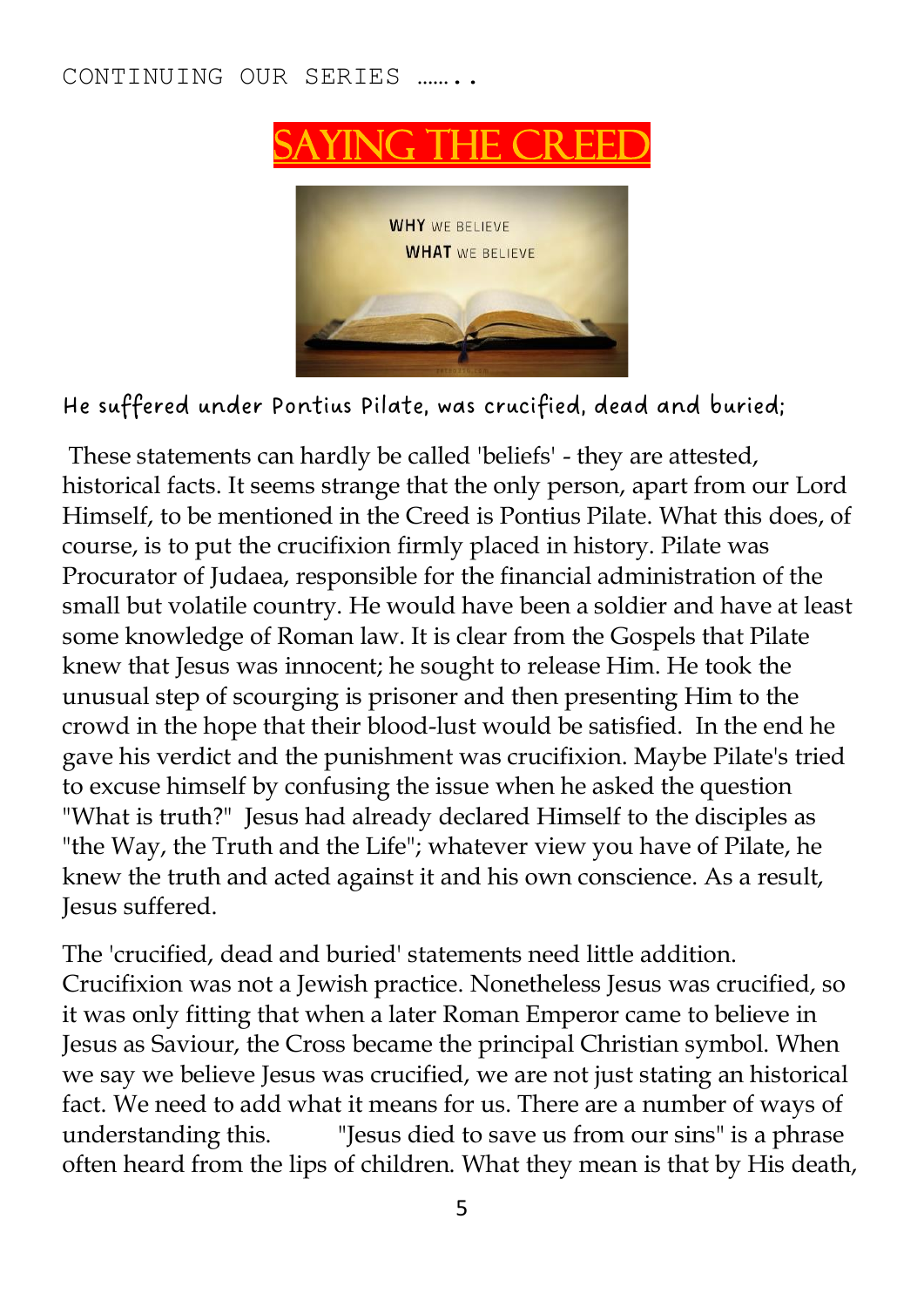He took the punishment, the consequences of the sin of all mankind in all ages upon Himself. He bore the pain and suffering and humiliation which should have been ours. We believe that God no longer looks upon us as sinful beings because Jesus has taken our place. The poetic way of looking at it is that we are "washed in the Blood". As Saint Paul put

it *"God shows his love for us in that while we were yet sinners, Christ died for us"* (Romans 5:8). In the

death of Jesus we see the ultimate demonstration of the love of God. And this reminds us what God is like - *always*.

In theological terms, this is called the Atonement - mankind has estranged itself from God, but in the sacrifice of Jesus God and man are brought together again in a new relationship, by faith. It is atone-ment. The

Church has never said that there is only one way to interpret the crucifixion. It is here that Creed becomes experience and experience becomes Creed.

As to the belief that Jesus was dead - have no doubt about it! He "gave up the ghost", the Centurion witnessed Him breathing his last, the spear was thrust in His side when he had already been hanging on the cross for hours. He was dead. There were heresies put around (we should call them lies) that He was only in a coma and that resting in a cool tomb revived Him, that being divine, He was not truly human and therefore did not die in the sense that we do.

The Centurion who had witnessed the death did not deny the Body to be buried, and is unlikely that a member of the Sanhedrin, as Joseph of Arimathea was, would have buried someone who was not well and truly dead.

The burial was witnessed by a number of the followers of Jesus and the tomb had a guard of soldiers.

Jesus suffered under Pontius Pilate, was crucified, dead and buried;

Thanks be God for His unspeakable Gift.

```
Next time: "He descended into hell"
```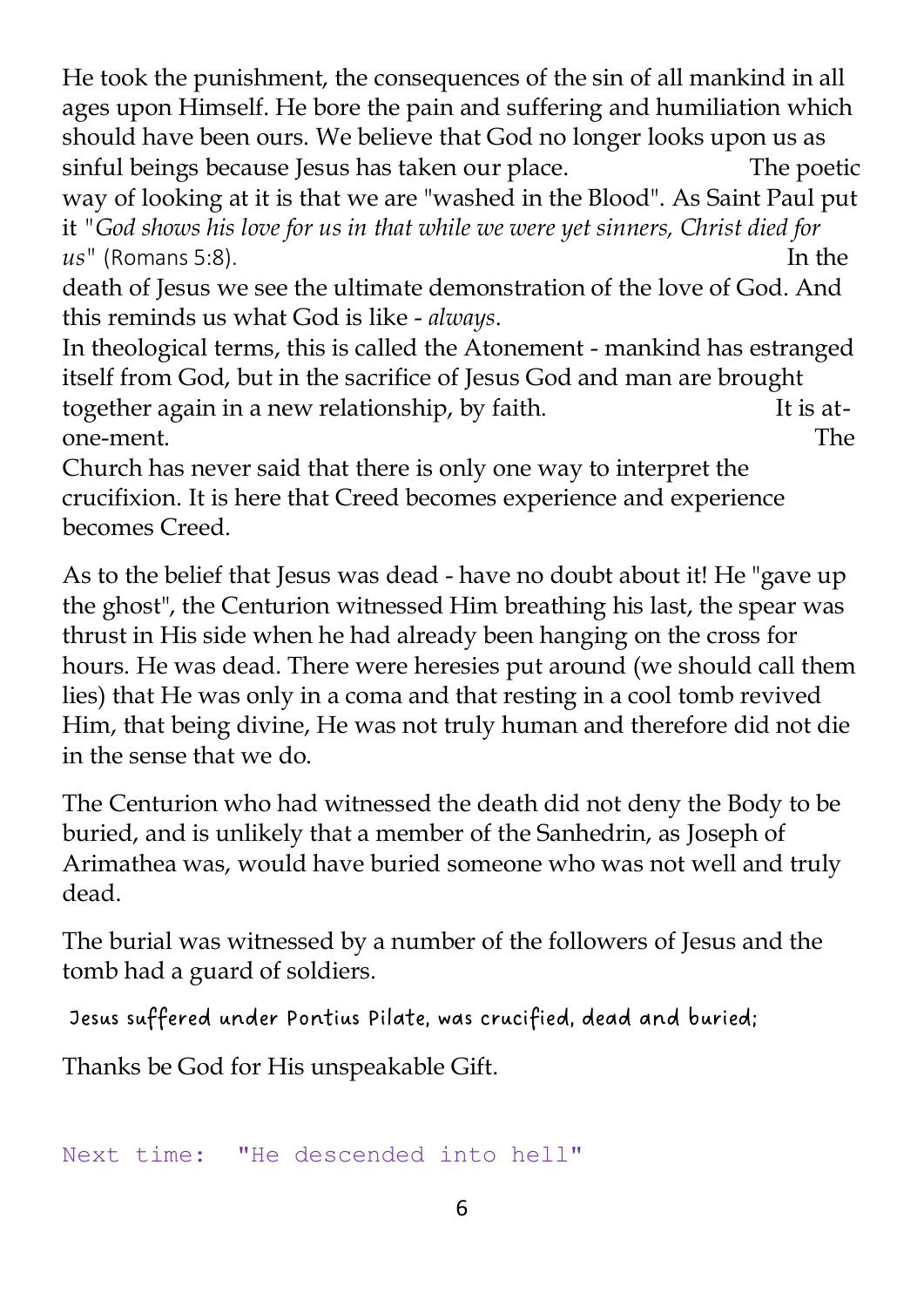#### AUBE DE PAQUES ECUMENICAL SERVICE

I am definitely not a "morning person" so having coffee at 5am, showering at 5.30am and leaving the house by the light of a full moon at 6.10am was a shock to my system. Dawn was beginning to break as we wound our way through the countryside surrounding Celles sur Belle. Beautiful as that was, I still muttered, "I'm never doing THIS again!"( Famous last words and all that - please read on.)

The welcoming lights of the Monastère des Bénédictines, Pié-Foulard, Prailles lifted my mood a little as did the number of people heading towards the church at the rear of the building.

On entering, I found two ladies lighting tea lights in coloured holders which were to be placed on the floor in front of an icon by members of the congregation as they arrived. The lighting in the church was subdued, there was seating all around the interior and a sense of calm and expectation.

Sr Anne-Delphine spotted me standing hesitantly and, after giving me a warm welcome, led me to the front to a seat opposite the orchestra and next to her. At that point there was a nun playing a bassoon, a young man on guitar and a young woman with an amazing voice gently singing repeatedly the opening hymn, "Venez adorer le Seigneur". Gradually other musicians arrived until eventually there were about fourteen players including a flute, violin, and the pasteur from Niort gently accompanying them on an African drum. The effect was hypnotic, a gradual building of sound as we members of the congregation joined the singing. The lighting became brighter and the service began in earnest.

The service was truly ecumenical; lessons and intercessions were read by members of different denominations and a Baptist minister gave the sermon. We sang lustily in French and Hebrew - "Dieu de la vie,Jésus le Christ est ressuscité"; Hiné ma tov ouma nayim, Slalom aleichem. I had prepared a prayer for unity on behalf of our Anglican community and as five of us stepped forward to pray the musicians very sensitively played in the background until after each prayer we all sang the refrain "Entre tes mains je ne crains rien, tu es mon Père et je te bénirai". I was the only English voice during the Lord's Prayer, Notre Père, but I felt totally comfortable and experienced a real sense of belonging and unity. Another hymn then the distribution of unleavened bread, two for each representative to take to our own congergations, a symbol of our unity and sharing of the same faith. I was delighted when Nicky said she would use this bread for our Communion in Chef-Boutonne.

The service drew to a close with two very rousing, joyful songs. The first "Jeunes et vieux se réjouiront ensemble" involved a large group of young people aged between five and late teens " who joined in with enthusiasm, clapping and shouting their joy "Lai, Lai, Lai" !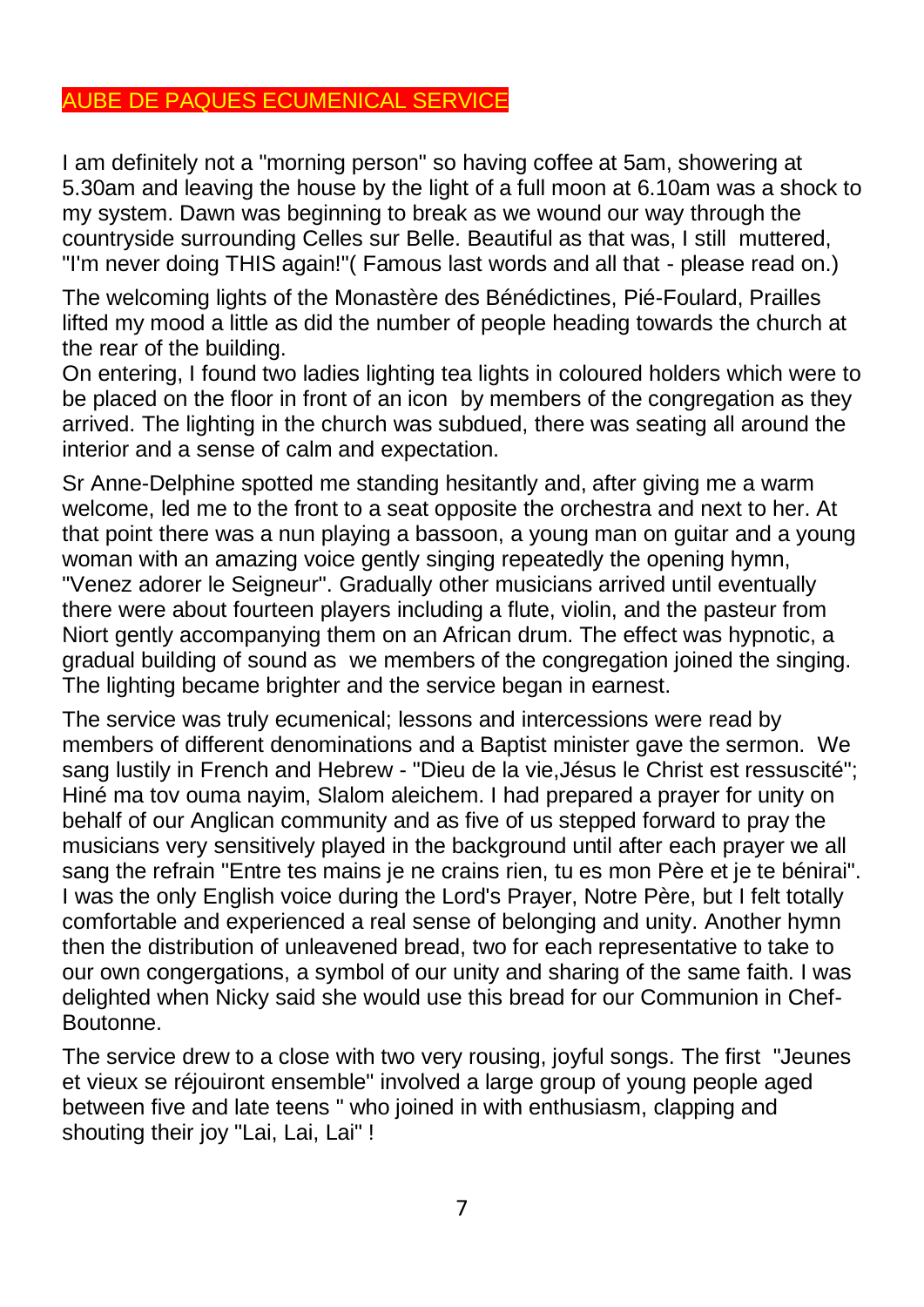The final song was in Spanish " Resucito, Aleluya! La muerte, donde esta la muerte?" By this time everyone was singing loudly with huge smiles on their faces, clapping, moving (not actually dancing, though I was tempted!).

Young children then brought round baskets of Easter eggs - not a chocolate in sight. These were paper eggs, each decorated by a child and with a handwritten "message de Pâques".

Mine said " Recevez l'Esprit Saint" - I honestly felt that I had that Easter morning, surrounded by love and genuine joy at this celebration of Christ's resurrection. Never in my life have I felt part of such an uplifting experience. Will I be going next year? God willing, I shall!

**\*\*\*\*\*\*\*\*\*\*\*\*\*\*\*\*\*\*\*\*\*\*\*\*\*\*\*\*\*\*\*\*\*\*\*\*\*\*\*\*\*\*\*\*\*\*\*\*\*\*\*\*\*\*\*\*\*\*\*\*\*\*\*\*\*\*\*\*\*\***

### A COUPLE OF "THANK YOU"s

Wanda

I am home from my adventure, watching the daisies grow but glad to be alive. I was not expecting my first helicopter ride to be under such circumstances! Thank you all for your prayers. The Lord was clearly in control and I feel that I have been spared for a purpose, not least to keep an eye on Marilyn. Thanks again for your prayers, and love from us both. Dave Trigger



Objet: Remerciements don

Madame, Monsieur,

Nous tenons à vous remercier chaleureusement pour votre confiance et votre générosité. En cette période de crise sanitoire, soyez assuré que votre don est très précieux pour mener à bien nos missions d'aide et de soutien auprès des personnes les plus fragiles.

Bien cordialement, JP DUCHADEUIL (LeTrésorier)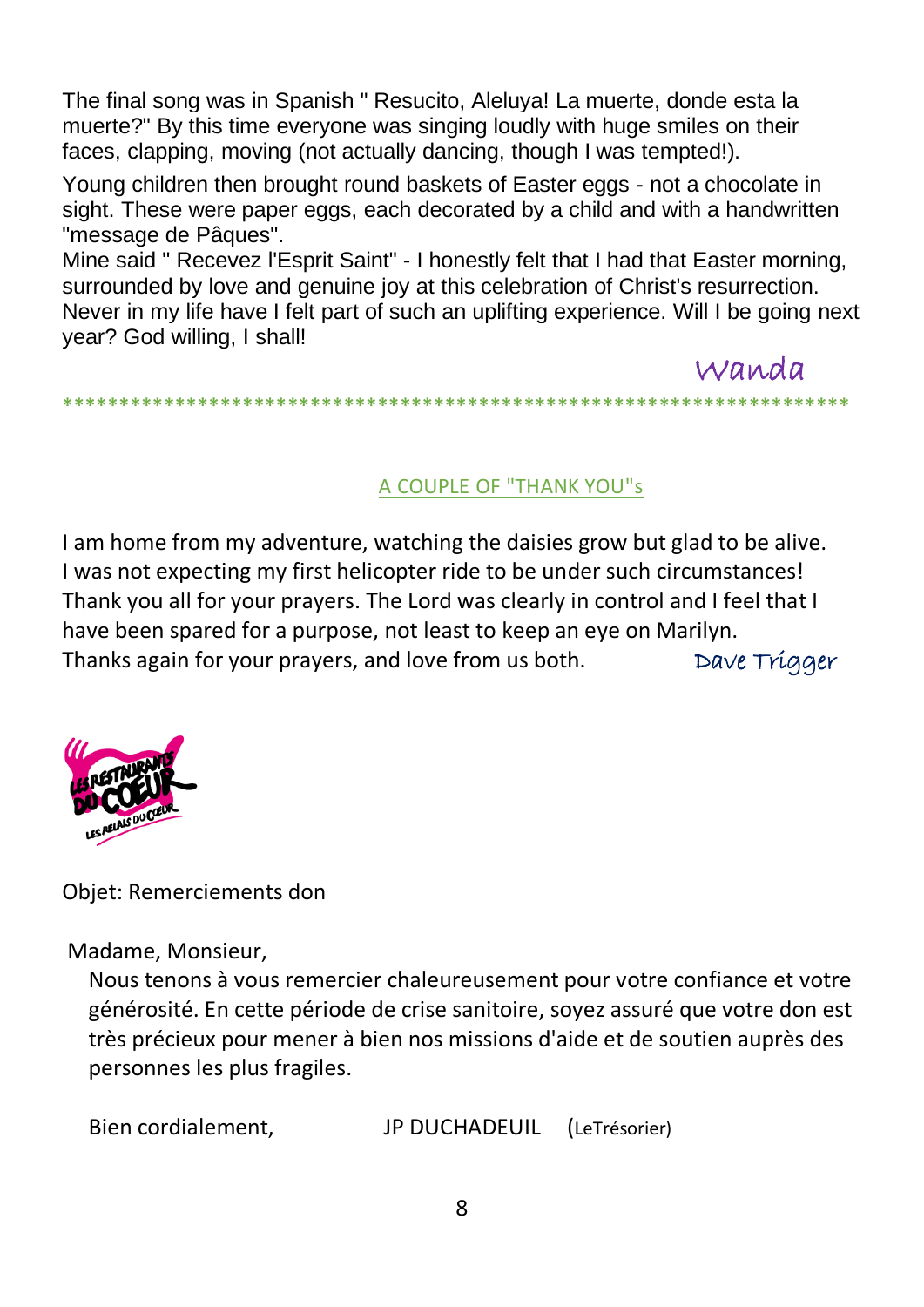#### **As they used to say in Monty Python: "AND NOW FOR SOMETHING COMPLETELY DIFFERENT"**

## One of our occasional worshippers, Martin Sewell, a member of General Synod, offers a brief outline of its work.

## **What is the General Synod?**

- There are only two places in England where laws are passed: the first is the Houses of Parliament and the second is the Synod of the Church of England. The CofE is the State Church and as such the Queen is our Supreme Governor. She calls us together at the start of members' terms of office to manage Her Church, and we surrender that authority, and are replaced by new representatives five years later.
- We only pass laws relating to the Church but the range of the responsibility is very wide. Among other things, we legislate for the terms of employment and payment of clergy, clergy discipline, safeguarding, management of buildings, clergy pensions, the appointment of Bishops, the laws relating to our collective beliefs (eg women priests, definition of marriage etc). We also frequently debate and express the views of the Church on wider matters and on some of these, Parliament takes what we say into account. In recent times we have looked at pauper funerals, racial exclusion, and currently the practice of "conversion therapy."
- When we have passed our internal laws (called Measures and Canons) they are reviewed by a Parliamentary Committee. However, by convention, they usually approve them and formally "rubber stamp" them into law. In this way matters related to the Established Church are managed by its members rather than MPs who may be of another faith or none.
- We hold responsibility for overseeing the Church's investments which comprise historic landholdings, forestry, farmland, commercial property, stocks and shares, Government bonds etc. The Church Commissioners are independently responsible for managing the Church's historic endowment - currently worth approx £10bn; General Synod members scrutinise their work but cannot direct it.
- Many commercial investment funds follow our lead, so if we disinvest from carbon or Russia, many other large institutions will follow our lead. As a result our financial and moral power is leveraged far beyond our own use of funds. These funds are in addition to the holdings of individual Dioceses: the upkeep of our historic Cathedral buildings are significantly supported by these central funds.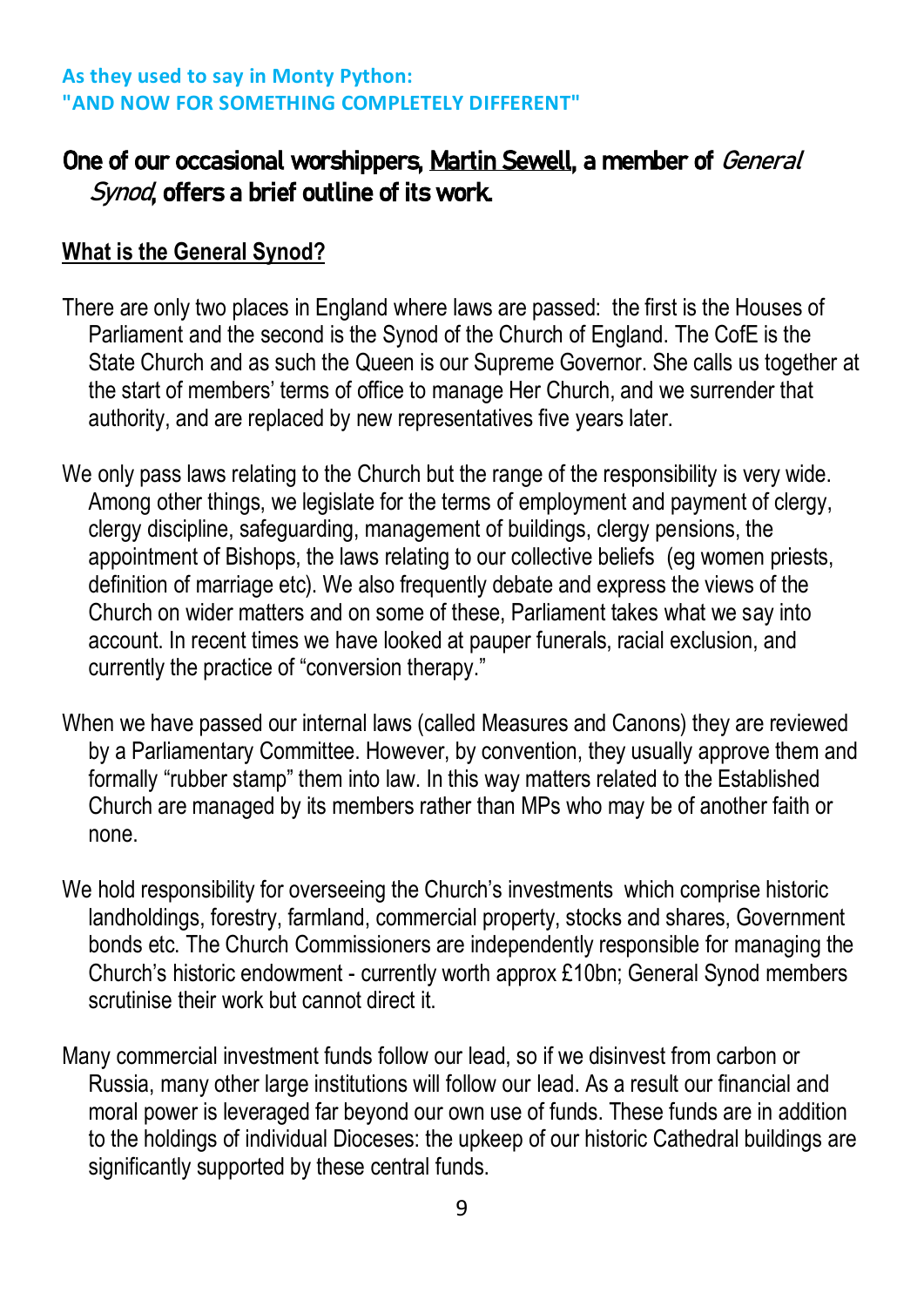- The Synod is split into three Houses,- 42 Bishops, 195 clergy and 250 laity. There are additionally some office holders who are non-voting members. We all sit in the same place and vote with electronic machines. Sometimes a decision has to be passed by a majority in each of the three Houses. Debates are formal and not dissimilar to how Parliament conducts itself.
- We sit in two or three sessions a year in either Church House Westminster or at York University. These last for 3-4 days and can be quite intensive with long and complex agendas and many papers to read. Some special interest groups meet separately and informally, voting together, as Traditional Catholic, Evangelical or LGBTI groupings, but many members like me prefer to remain independent.
- The debates are well informed and can be fascinating even if it is not an area of one's own special interests; a colleague told me she had been present in a fascinating session where two bishops contested the placing of a comma in a piece of legislation because of the theological difference it made!
- General Synod is an important and complex institution and it all begins with people from local churches choosing their representatives for the local Deanery Synod, who in turn, elect General Synod members who then attend to oversee much of the work on behalf the Church and its members.
- If you think you might be interested in serving upon it, you have four and a half years to find out what it involves.

**+ + + + + + + + + + + + + + + + + + + + +**

## **CHAPLAINCY WORSHIP - Later in MAY**

Sunday 15th: 10.30.am "ZOOM" worship using the following link:

**[https://us02web.zoom.us/j/3145287597?pwd=UVJDNTVpZzJXSnFWYTk2ZFhB](https://us02web.zoom.us/j/3145287597?pwd=UVJDNTVpZzJXSnFWYTk2ZFhBMW5Zdz09) [MW5Zdz09](https://us02web.zoom.us/j/3145287597?pwd=UVJDNTVpZzJXSnFWYTk2ZFhBMW5Zdz09)**

The Meeting ID is **314 528 7597** The Passcode is **CGShepherd**

Sunday 22nd 11.00.am Holy Communion at Chef Boutonne

Sunday 29th 11.00.am *Chef Boutonne (form of worship to be decided)*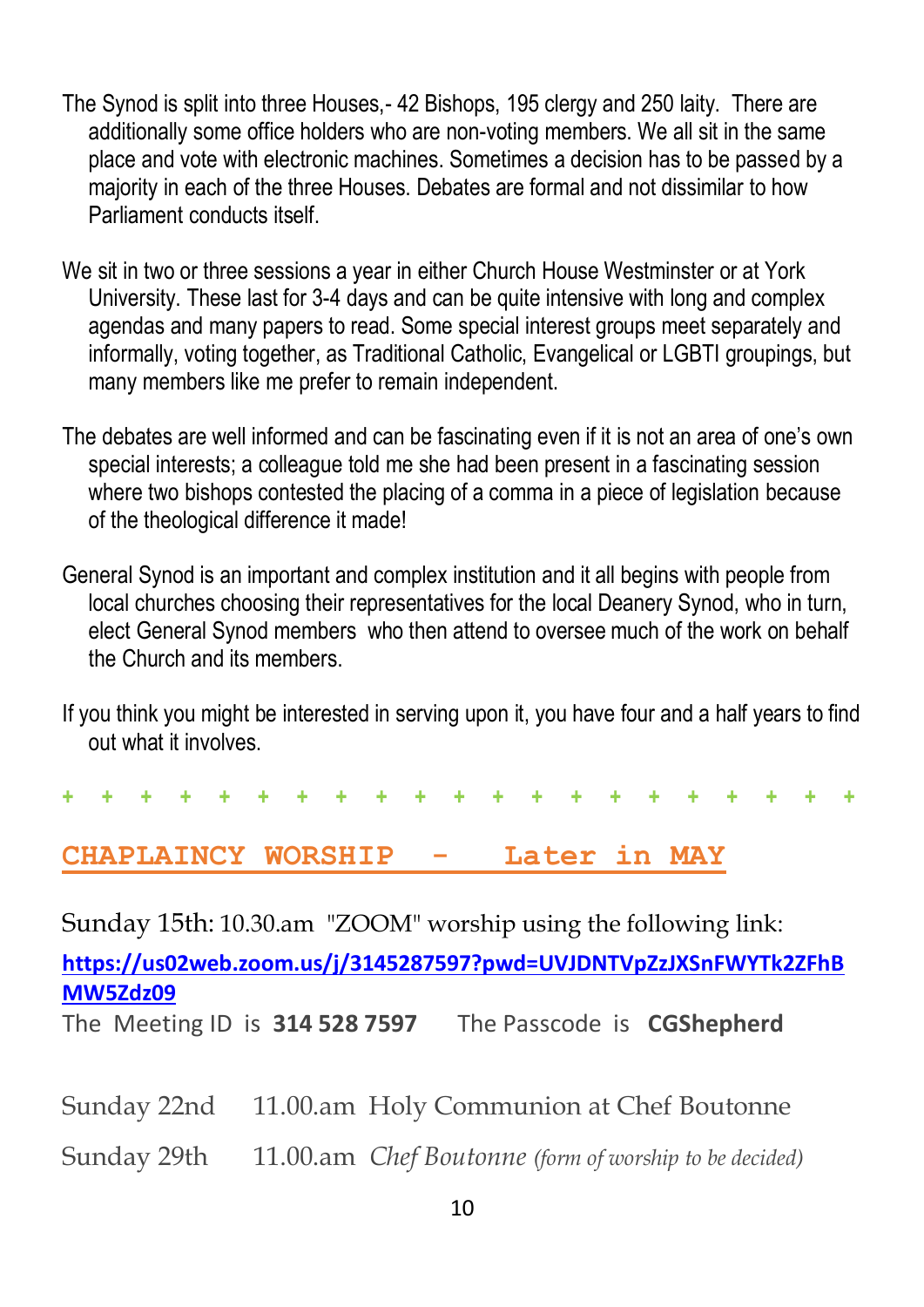## **BROCANTE** AT CLUSSAIS LA POMMERAIE



This will be held in the centre of the village of Clussais La Pommeraie, Deux-Sèvres on Sunday 15th May from 7am until around 5pm. The event will be well-signed and there will be people around to supervise parking.

Angela Larmuth has very kindly booked some tables for the Chaplaincy and we already have received donations. All receipts will go to Chaplaincy funds. There is usually an excellent turnout at these brocantes so we could raise a respectable sum if we have a range of goods to sell. We shall take some books, Angela is selling some plants but we need a variety of the usual bric-a-brac too!.

Donations of all types of items can be taken to services on 8th May in Chef-Boutonne and Cognac. If you have larger items for sale, or if you cannot get to either of those services, please ring **Wanda** (09 64 12 29 54) or email [wandamckerchar@aol.co.uk](mailto:wandamckerchar@aol.co.uk)

We also need volunteers to man the stall in 1 or 2 hour shifts so, again, please contact Wanda if you can help in this way. Many thanks.

**It is important that we begin fund-raising activities now that life is becoming a little more "normal". Watch this space for details of a Beetle Drive to be held in June or July!!**

**++++++++++++++++++++++++++++++++++++++++++++++++++++++++++++**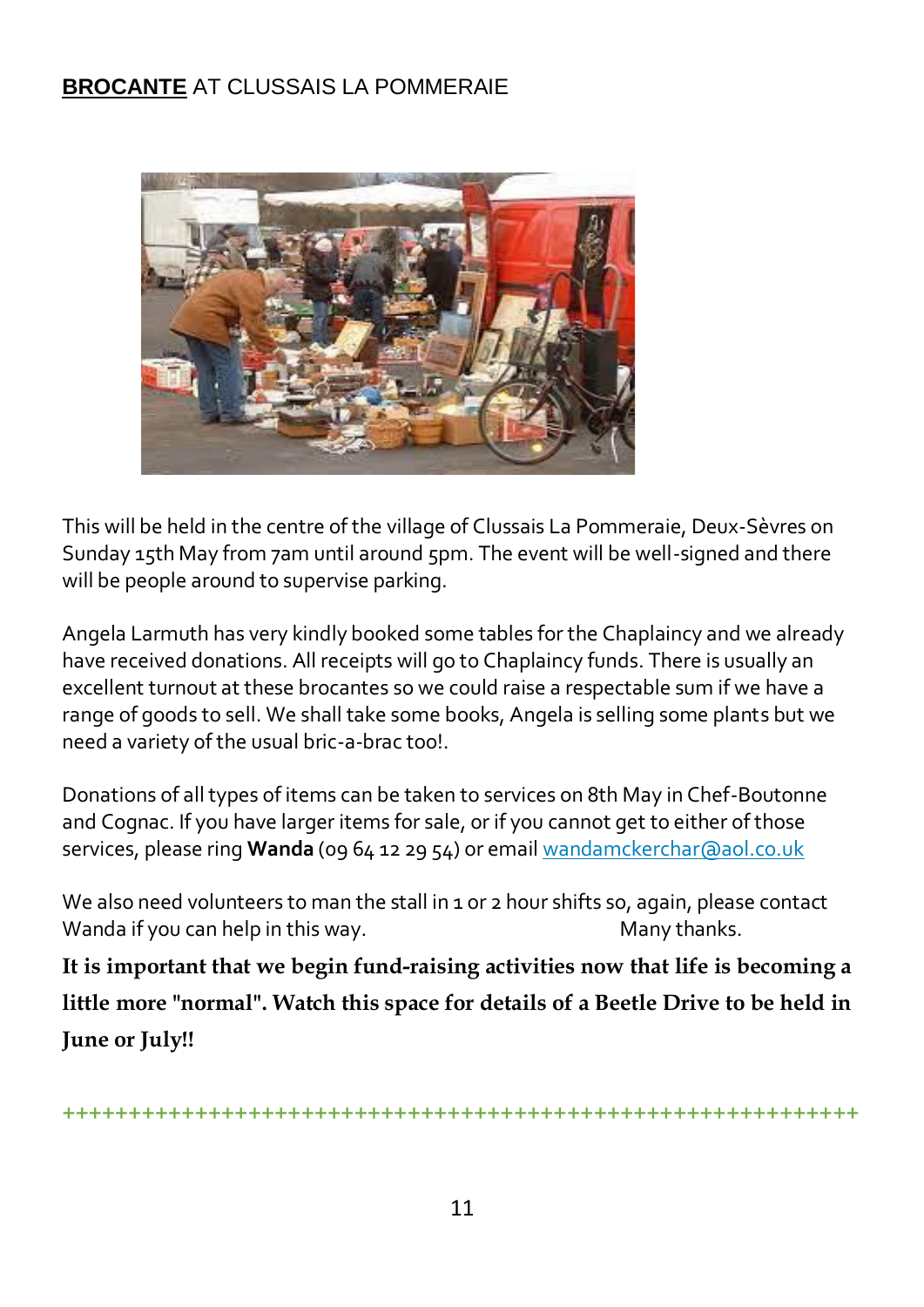# DEDICATION OF THE CHURCH OF CHRIST, THE GOOD SHEPHERD in Chef Boutonne: SUNDAY 1st MAY 2022

**Just a gentle reminder that if you would like to attend the Dedication service of our church you must let Jane Thomas know. Jane is keeping a tally of names so that places can be reserved.**

Jane's contact details are. [Jane.thomas.864@gmail.com](mailto:Jane.thomas.864@gmail.com)

Refreshments will be served after the service at the rear of the Mairie where the Bishop would like to meet as many of us as possible.

Thank you

*Carolyn.* (Chaplaincy Warden)

**Chaplaincy of Christ the Good Shepherd, Poitou-Charentes**

Address for mail: Chaplaincy Poitou Charentes 12, place de Gaulle, 86400 Civray. Tel: **06 21 32 31 28** In charge of admin: Valérie Petry: Email: [office.goodshepherd@sfr.fr](mailto:office.goodshepherd@orange.fr)

OUR CHURCH is at **16 Avenue de l'Hotel de Ville, 79110, Chef Boutonne**

**Website: www.churchinfrance.com**

Chaplaincy Warden Carolyn Carter 05 45 84 19 03 or 06 12 13 70 07 chaplaincychurchwarden1@gmail.com

*Jubilate contact:* **david.hawken@orange.fr**